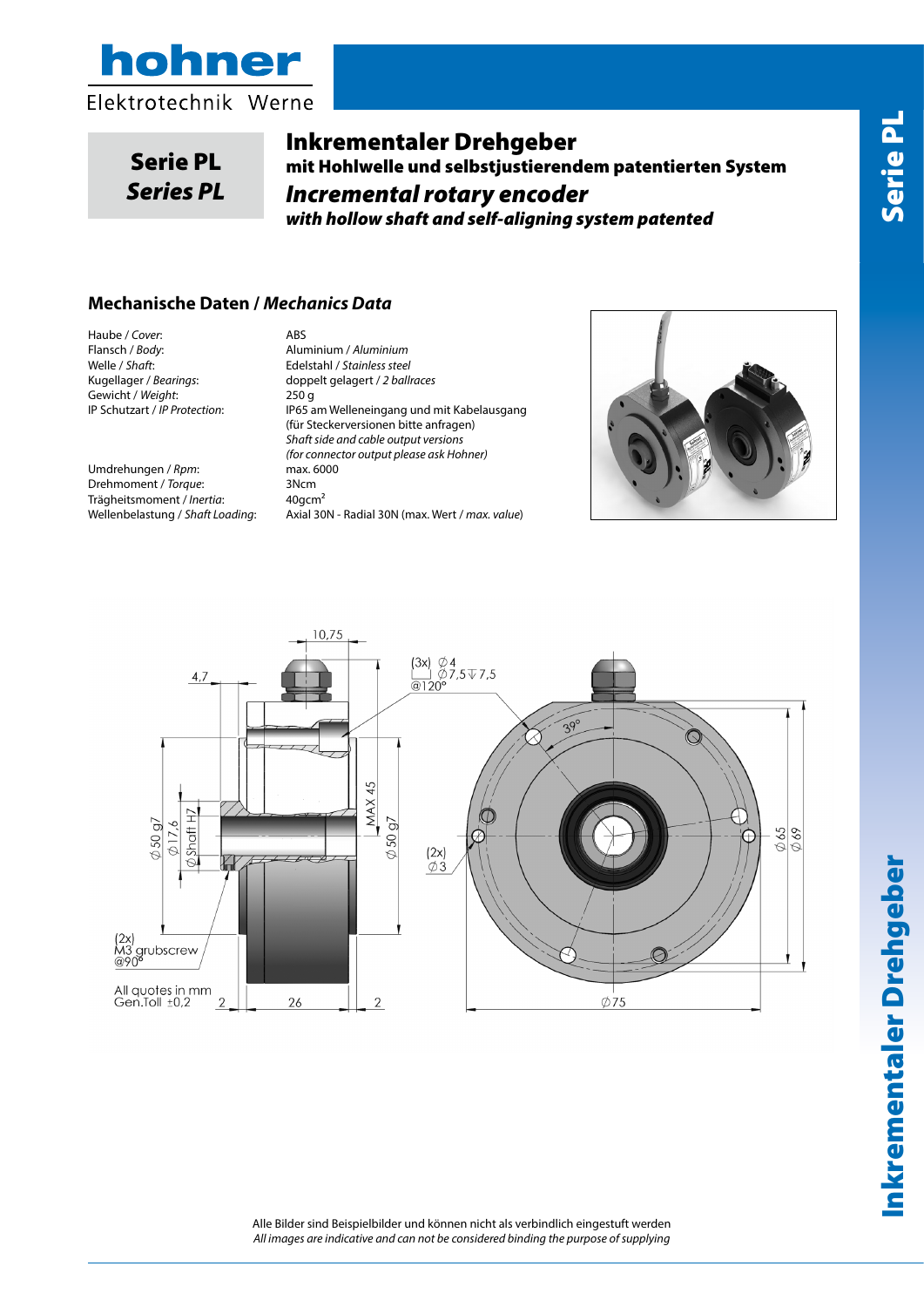



Alle Bilder sind Beispielbilder und können nicht als verbindlich eingestuft werden *All images are indicative and can not be considered binding the purpose of supplying*